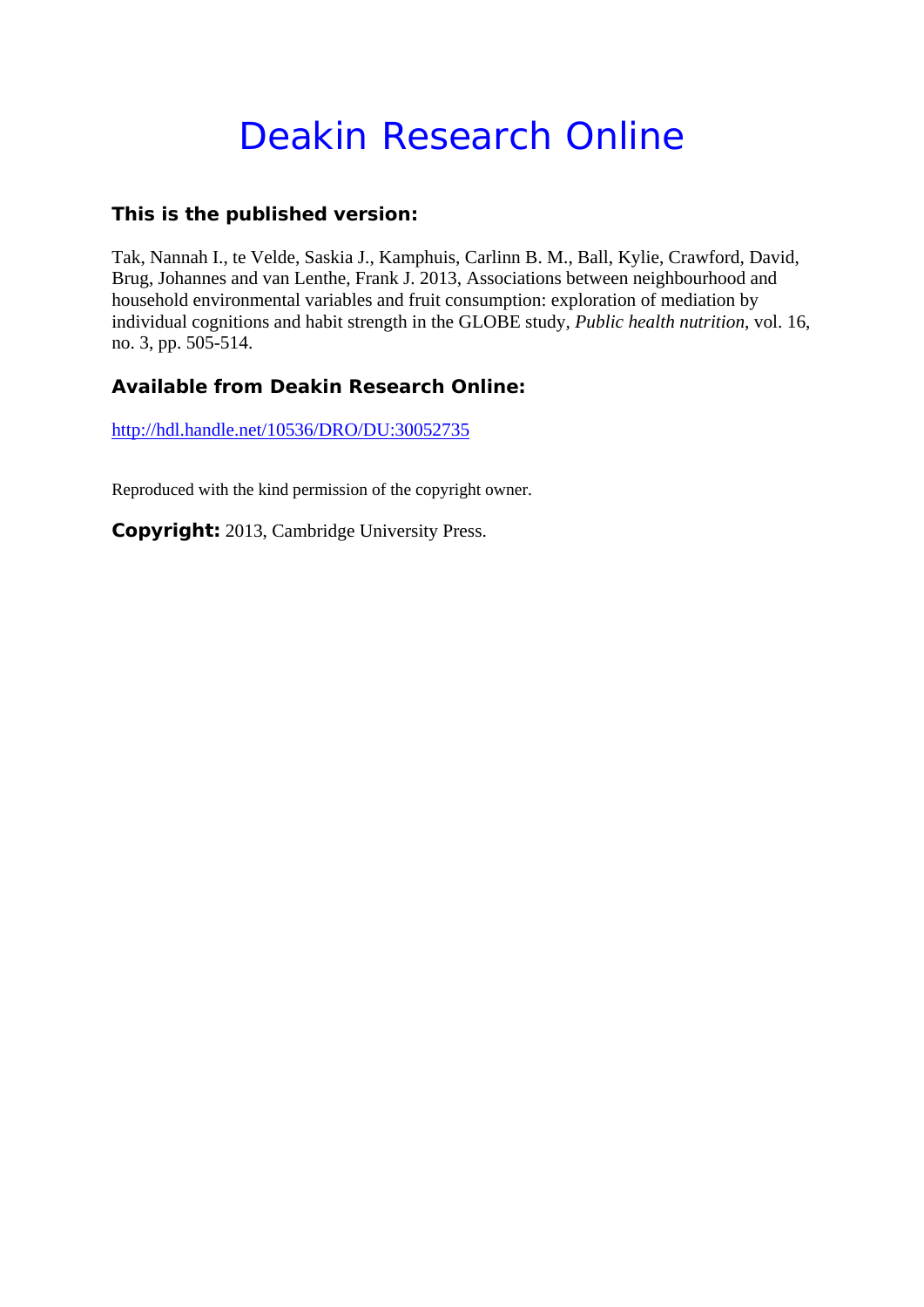# Associations between neighbourhood and household environmental variables and fruit consumption: exploration of mediation by individual cognitions and habit strength in the GLOBE study

## Nannah I Tak<sup>1</sup>, Saskia J te Velde<sup>1,</sup>\*, Carlijn BM Kamphuis<sup>2</sup>, Kylie Ball<sup>3</sup>, David Crawford $^3$ , Johannes Brug $^1$  and Frank J van Lenthe $^2$

<sup>1</sup>Department of Epidemiology & Biostatistics and the EMGO Institute for Health and Care Research, VU University Medical Center, Van der Boechorststraat 7, 1081 BT Amsterdam, the Netherlands: <sup>2</sup> Department of Public Health, Erasmus University Medical Center, Rotterdam, the Netherlands: <sup>3</sup>Centre for Physical Activity and Nutrition Research, Deakin University, Melbourne, Australia

#### Submitted 28 August 2011: Final revision received 4 March 2012: Accepted 24 April 2012: First published online 13 June 2012

#### Abstract

Objective: The present study examined associations of several home and neighbourhood environmental variables with fruit consumption and explored whether these associations were mediated by variables derived from the Theory of Planned Behaviour (TPB) and by habit strength.

Design: Data of the Dutch GLOBE study on household and neighbourhood environment, fruit intake and related factors were used, obtained by self-administered questionnaires (cross-sectional), face-to-face interviews and audits.

Setting: The city of Eindhoven in the Netherlands

Subjects: Adults (*n* 333; mean age 58 years, 54% female).

Results: Multiple mediation analyses were conducted using regression analyses to assess the association between environmental variables and fruit consumption, as well as mediation of these associations by TPB variables and by habit strength. Intention, perceived behaviour control, subjective norm and habit strength were associated with fruit intake. None of the neighbourhood environmental variables was directly or indirectly associated with fruit intake. The home environmental variable 'modelling behaviour by family members' was indirectly, but not directly, associated with fruit intake. Habit strength and perceived behaviour control explained most of the mediated effect (71.9%).

Conclusions: Modelling behaviour by family members was indirectly associated with fruit intake through habit strength and perceived behaviour control. None of the neighbourhood variables was directly or indirectly, through any of the proposed mediators, associated with adult fruit intake. These findings suggest that future interventions promoting fruit intake should address a combination of the home environment (especially modelling behaviour by family members), TPB variables and habit strength for fruit intake.

Keywords Fruit consumption **Mediation** Environmental variables Cognitive variables Habit strength

Large proportions of the population in many Western countries do not meet the dietary recommendations for fruit intake $(1-4)$ . To stimulate fruit intake, we need to gain insight into the important and modifiable determinants of this behaviour. Social cognitive models, especially the Theory of Planned Behaviour (TPB), have been widely used to explain dietary behaviours<sup>[\(5\)](#page-9-0)</sup>. The TPB proposes that behaviour can be predicted from the intention to perform a particular behaviour and by perceived behavioural control (PBC), and that intention is determined by attitude, subjective norm and  $PBC^{(6)}$  $PBC^{(6)}$  $PBC^{(6)}$ . Despite the validity of the theoretical assumptions of the TPB and empirical evidence supporting this validity<sup>[\(3,7](#page-9-0)-[12\)](#page-9-0)</sup>, calls have been made for the inclusion of additional variables, such as habit strength $(13)$  $(13)$ , to further understand health behaviour. Inclusion of habit strength into theoretical models (i.e. the TPB) predicting dietary behaviour may be justified because dietary behaviours are frequently repeated and it has been argued that dietary behaviour may become habitual. Habitual behaviour is considered to be an 'automatic' response triggered by environmental cues instead of conscious evaluations of possible outcomes,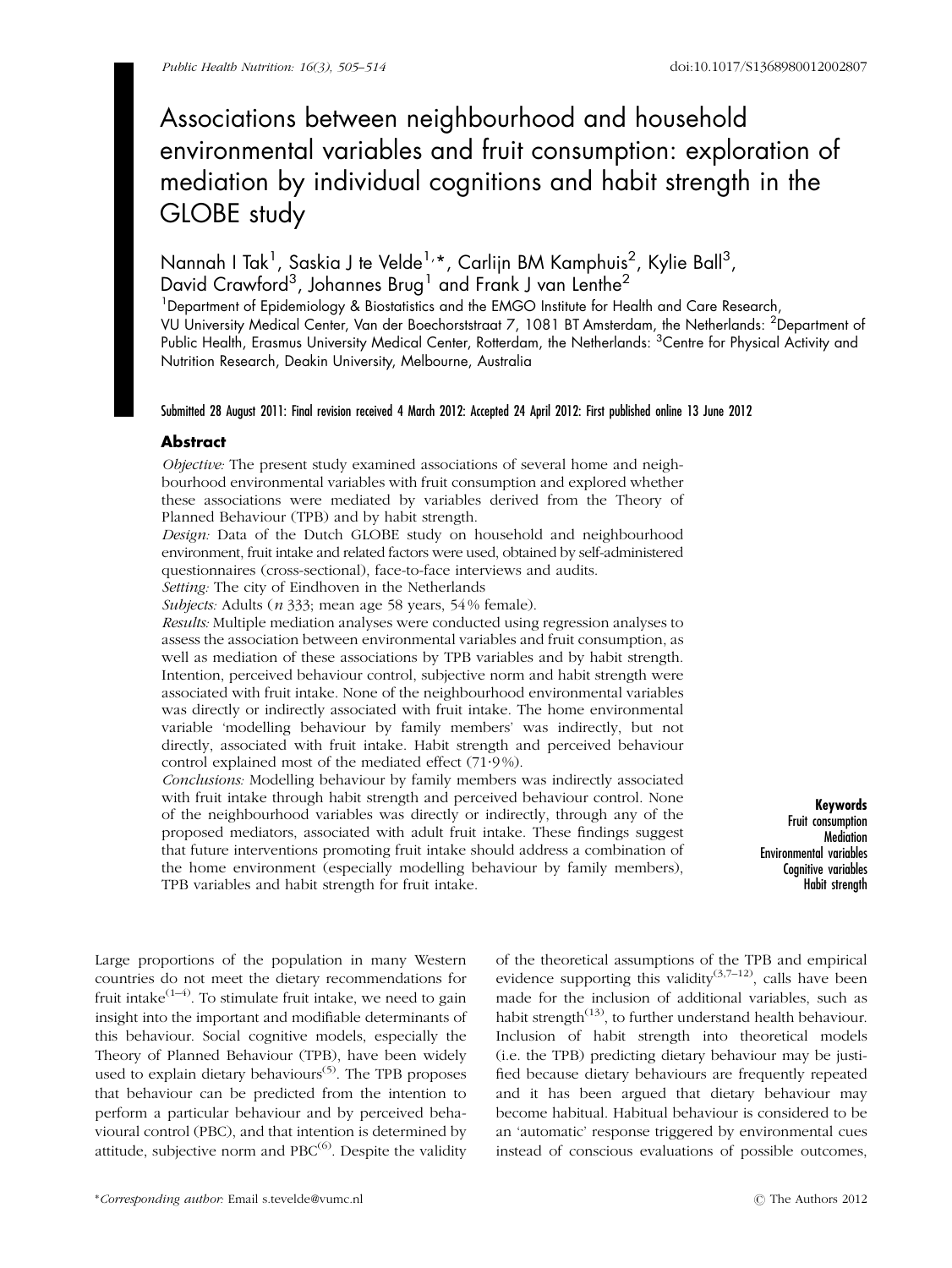<span id="page-2-0"></span>the opinion of other people or confidence about being able to perform the behaviour<sup>([13](#page-9-0))</sup>. Furthermore, in recent years a series of studies has provided evidence for habit strength as a possible determinant of dietary behaviours $(13-17)$  $(13-17)$  $(13-17)$  $(13-17)$ .

In addition to cognitive individual-level variables, physical and social environmental factors have gained more attention as possible determinants of eating behaviours over the last decade<sup>([18–22](#page-10-0))</sup>. It has been argued that such home and neighbourhood environmental factors may directly or indirectly influence eating behaviours<sup>[\(18,23](#page-10-0),[24\)](#page-10-0)</sup>. The Environmental Research framework for weight Gain prevention  $(EnRG)^{(25)}$  $(EnRG)^{(25)}$  $(EnRG)^{(25)}$  aimed at integrating individual-level variables and environmental variables by proposing direct and indirect pathways by which environmental factors may influence eating behaviour. According to this EnRG framework, on the one hand, environmental variables may influence intakes through individual cognitions such as those described in the TPB (i.e. a mediated pathway). For example, potentially important environmental influences for dietary behaviours such as availability and accessibility of health food products at home<sup> $(18,22)$  $(18,22)$ </sup> or social environmental factors such as modelling of healthy eating by family members<sup>[\(18](#page-10-0))</sup> may result in increased PBC or more positive attitudes towards healthy eating, which in turn may increase the likelihood of consumption of healthy foods. On the other hand, such environmental cues may also influence eating behaviours via a more direct pathway that does not involve conscious decisionmaking processes.

The EnRG framework has not yet been evaluated with regard to home and neighbourhood environmental influences on adults' fruit consumption and potential mediation through cognitive variables and/or habit strength. It is important to investigate such associations to better understand underlying mechanisms and to further improve theoretical frameworks such as the EnRG framework; they often form the basis for future intervention development and should therefore be tested in observational and intervention studies.

Therefore, the present study specifically aimed to examine: (i) the associations of several home and neighbourhood environmental variables with fruit consumption; (ii) the associations of TPB constructs and habit strength with fruit consumption; and (iii) whether possible associations of neighbourhood and home environmental variables with fruit consumption are mediated by TPB variables and/or by habit strength in Dutch adults (see Fig. 1 for a presentation of the conceptual framework). In line with the EnRG framework<sup> $(25)$  $(25)$ </sup>, we hypothesized that neighbourhood and home availability of fruit and home social environmental support for fruit intake are directly and indirectly associated with fruit intake in adults.

#### Methods

#### Participants and procedures

Adults (n 333) included in the current study participated in the Dutch GLOBE study. That study aimed at examining determinants of socio-economic inequalities in health and comprised a stratified population-based sample from the south-eastern region of the Netherlands. Detailed information about the objectives, design and findings of the GLOBE study are available elsewhere<sup>([26\)](#page-10-0)</sup>. Briefly, GLOBE was initiated in 1991 in the city of Eindhoven and a number of surrounding municipalities. The sample for GLOBE was randomly drawn from the municipal population registries, stratified by age, socio-economic position



Fig. 1 Conceptual model for the mediated effect of Theory of Planned Behaviour constructs and habit strength in the association of neighbourhood and household environmental variables with fruit consumption  $(a =$  associations of neighbourhood and household environmental variables with the potential mediators;  $b =$  associations of significant mediators with fruit intake, adjusted for environmental variables;  $c =$  total association of neighbourhood and household environmental variables with fruit intake, unadjusted for mediators;  $c'$  = direct association of neighbourhood and household environmental variables with fruit intake, adjusted for significant mediators)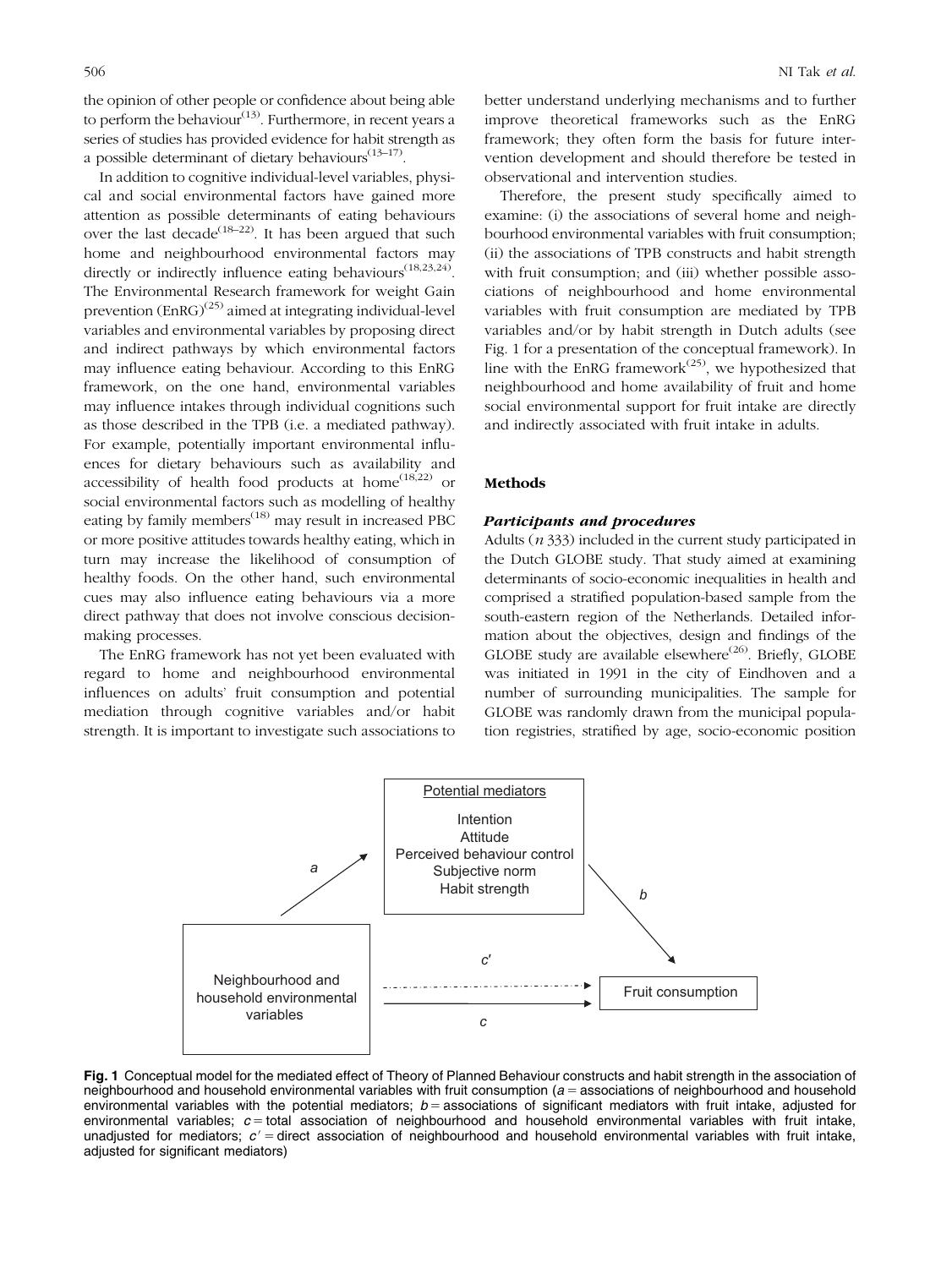and degree of urbanization. The initial sample consisted of 27 070 non-institutionalized persons in the age range 15–74 years, of whom 18 973 responded to a postal questionnaire (70 $\cdot$ 1% response). In 2004, a follow-up postal survey was sent to 10 270 persons. Participants in the most recent wave of the GLOBE study  $(n \t 6377,$ response rate  $64.4\%$ ) consisted of two sub-samples. One of these ( $n$  4323, response rate 74 $\cdot$ 4%) comprised participants who responded to the baseline questionnaire of the GLOBE study. Attrition from the baseline postal survey was due to death  $(12.3\%)$ , emigration  $(2.0\%)$ , refusal to be followed up longitudinally  $(2.2\%)$  and addresses that could not be traced  $(2.8\%)$ . Owing to these factors, the sub-sample was no longer representative for the population. Therefore, a second sub-sample comprising new participants ( $n$  2054, 55 $\cdot$ 0% response rate) was added to restore the population representativeness of the GLOBE study sample.

In addition to the follow-up postal survey, a subsample ( $n$  410, 234 females) of survey participants was interviewed face-to-face in the period 2004–2005. These respondents resided in seven of the most disadvantaged (n 204) and seven of the most advantaged neighbourhoods of Eindhoven ( $n$  206). Data for the present study were available from both the 2004 follow-up postal survey and the 2005 interview data from the GLOBE study. Respondents with missing data on any of the relevant cognitive variables, habit strength and fruit intake were excluded in order to prevent that the different steps of the mediation analyses were conducted on slightly different samples, as advised by MacKinnon<sup> $(27)$ </sup>. This resulted in a study sample of 333 adults.

#### Measures

#### Fruit intake

Based on a validated questionnaire to assess fruit consumption<sup> $(28,29)$  $(28,29)$ </sup>, respondents were asked in the interview to indicate on how many days per week they consumed fruits in the last month. They were additionally asked to indicate how many pieces of fruit they consumed on such a day. Multiplying frequency and usual amount and dividing the resulting score by 7 resulted in an average daily amount of pieces of fruit.

#### Theory of Planned Behaviour variables and habit strength

TPB variables specific to fruit consumption (intention, attitude, PBC and subjective norm) were assessed only during the face-to-face interview, using items with 5-point bipolar scales based on instructions derived from Conner and Norman<sup>([30\)](#page-10-0)</sup>. Since these variables were essential for the present study, it was necessary to combine the data from the questionnaire and the interview data. Therefore, the study sample consisted of 333 adults. During the interview, TPB variables and habit strength were not

assessed for vegetable intake; therefore the focus of the present study is on fruit consumption. The main reason for excluding questions on TPB variables and habit strength for vegetable intake was the length of the interview, which had to be below 90min.

The intention to consume fruit was assessed with two items: (i) 'I intend to eat an adequate amount of fruit each day'; and (ii) 'I am planning to eat an adequate amount of fruit each day'. The two items were collapsed into a single intention variable by calculating the mean item score (Cronbach's  $\alpha = 0.87$ ). Attitude was assessed with eight items regarding the statements 'I believe eating an adequate amount of fruit per day is...': (i) 'very tasteful'  $(+2)$ to 'very tasteless'  $(-2)$ ; (ii) 'very healthy'  $(+2)$  to 'very unhealthy'  $(-2)$ ; (iii) 'very pleasant'  $(+2)$  to 'very unpleasant'  $(-2)$ ; (iv) 'convenient'  $(+2)$  to 'inconvenient'  $(-2)$ ; (v) 'messy'  $(-2)$  to 'not messy'  $(2)$ ; (vi) 'very inexpensive'  $(+2)$  to 'very expensive'  $(-2)$ ; (vii) 'unproblematic'  $(+2)$  to 'problematic'  $(-2)$ ; and (viii) 'very good'  $(+2)$  to 'very bad'  $(-2)$ . To investigate if these eight items measured the same construct, Cronbach's  $\alpha$  was calculated  $(= 0.77)$ . Since this was quite low for a construct with eight factors, explorative factor analysis in SPSS was accordingly conducted. Results indicated that the item 'very inexpensive'–'very expensive' did not load well on the factor, and it was therefore excluded from the attitude construct. The other seven statements were collapsed into a single attitude variable by calculating the mean item score (Cronbach's  $\alpha$  = 0.82). Subjective norm was assessed with three items, in which respondents were asked to indicate if they believed (i) their partner, (ii) their family and (iii) and their friends expected the respondents to eat an adequate amount of fruit  $(+2 = 'yes$  definitely';  $-2$  = 'no definitely not'). The three items were collapsed into a single subjective norm variable by calculating the mean item score (Cronbach's  $\alpha = 0.69$ ). PBC was assessed with nine items  $(+2 = 'yes$  definitely';  $-2 = 'no$ definitely not') in which respondents were asked to indicate whether they would be able to eat an adequate amount of fruit, even: (i) 'on the weekend'; (ii) 'on work days'; (iii) 'when on holiday'; (iv) 'in the winter'; (v) 'when in lack of time'; (vi) 'when feeling tense or stressed'; (vii) 'there are few fruits available at home'; (viii) 'when not really feel like eating fruit'; and (ix) 'when I do not feel like preparing fruit'. These nine items were collapsed into a single PBC variable by calculating the mean item score (Cronbach's  $\alpha = 0.90$ ).

Habit strength of fruit consumption was assessed by means of four items from the Self report Habit Strength Scale proposed by Verplanken and Orbell<sup>[\(31\)](#page-10-0)</sup>: (i) 'Eating fruit every day is something I do automatically'; (ii) 'Eating enough fruit is part of my daily routine; (iii) 'I eat enough fruit each day, without even realizing it'; and (iv) 'Eating enough fruit each day is something that is typically ''me'''. These four items were assessed on 5-point bipolar scales, ranging from 'I completely disagree' (–2) to 'I completely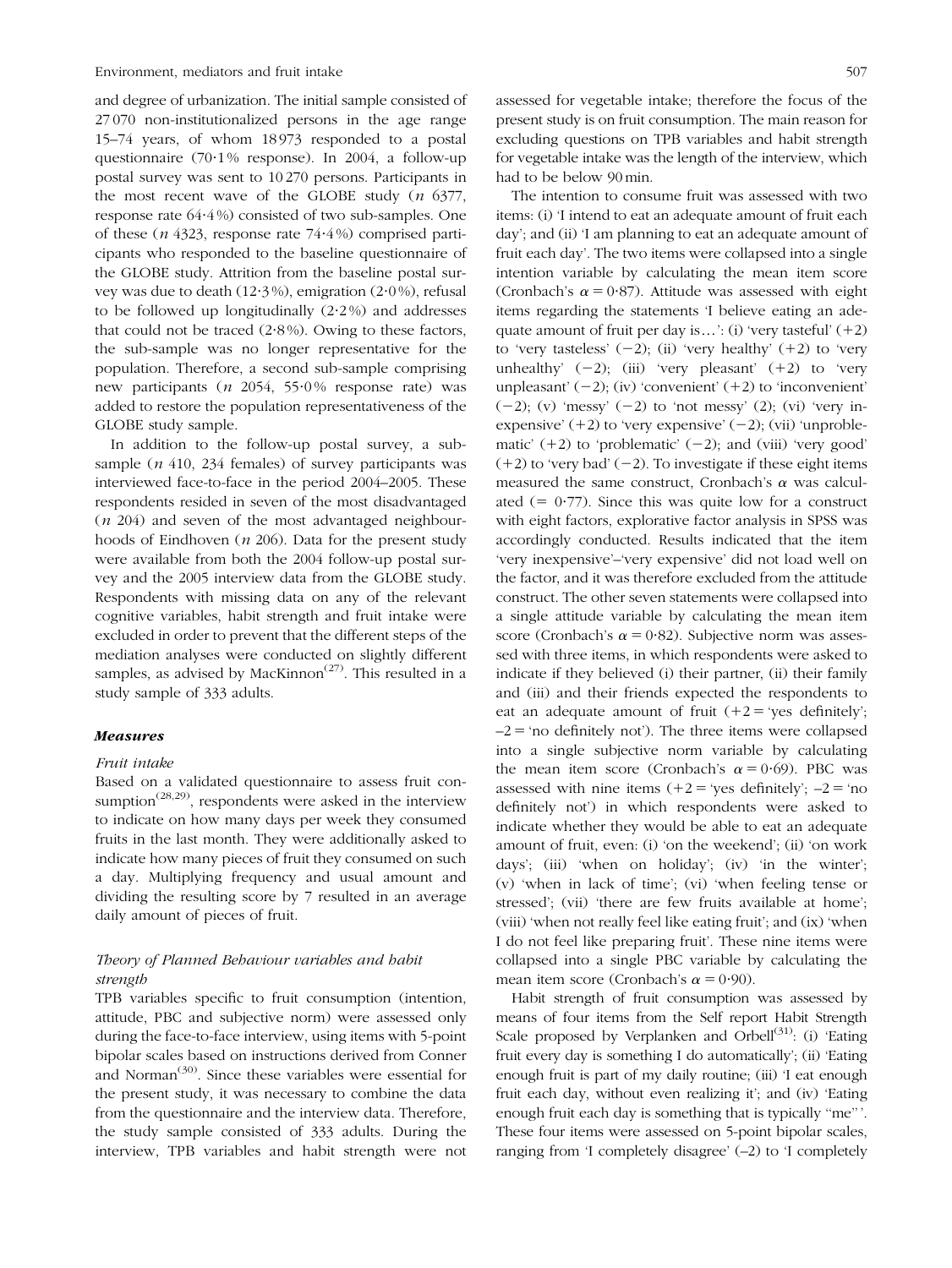agree'  $(+2)$ . An overall score for habit strength was constructed by summing the item scores (Cronbach's  $\alpha = 0.94$ .

#### Household and neighbourhood environment

Based on focus group research $^{(32)}$  $^{(32)}$  $^{(32)}$  and systematic reviews([33\)](#page-10-0), home and neighbourhood environmental factors possibly relevant for fruit consumption were identified and included in the postal questionnaire and in the interview. In the questionnaire, participants were presented with a series of statements relating to each of these selected environmental factors: 'There is not much fruit in my household' ('home availability'); 'My family does not eat much fruit' ('modelling); 'In my neighbourhood there are no shops where I can by fruit' ('availability of fruit shops'); 'It is difficult to get to shops that sell fruit ('getting to fruit shops'); 'The selection of fruit is limited' ('selection of fruit'); and 'The fruit is of bad quality' ('quality of fruit)'. These six statements were provided with the response categories 'agree' and 'disagree'. For analytic and interpretation reasons the answer alternatives were re-coded into 'agree'  $=$  '0' and 'disagree'  $=$  '1', so that '1' coded for a positive or supportive environment.

In the interview, participants were asked whether the store/shop where they usually buy their fruit is located within a 10 min walk from their home ('yes'/'no'). Furthermore, environmental audits of food shopping environments in the fourteen neighbourhoods were conducted through site visits by trained researchers. An area with a radius of 1km from the centre of each neighbourhood was audited. During the audits, the number of shops where fruit and vegetables can be bought in each neighbourhood was assessed.

#### **Demographics**

The postal questionnaire included questions on gender, age and highest attained educational level. From the eight response categories, two categories were constructed: 'elementary and lower secondary'  $(\leq 11$  years) and 'higher secondary and tertiary'  $(\geq 12 \text{ years})$ . Gender, age and educational level were considered as potential confounders.

#### Statistical analyses

Each step of the mediation analyses was conducted on exactly the same sample, as advised by MacKinnon<sup> $(27)$  $(27)$ </sup>. Only participants with complete data were included to prevent the occurrence that, in the case of missing values, path  $a$  is calculated on a slightly different sample than path b.

Since some participants had missing data for some of the predictor variables, the number of adults differed slightly between the different analyses (*n* 299–311).

Descriptive statistics were used to assess proportions, means and standard deviations. Pearson and biserial (for dichotomous variables) correlations between fruit intake,

neighbourhood and household environmental variables, cognitions and habit strength were calculated.

To examine individual cognitions and habit strength as potential mediators of the associations between neighbourhood and household environmental factors with fruit consumption, a series of regression analyses was con-ducted according to the steps described by MacKinnon<sup>([27\)](#page-10-0)</sup>. To be considered a mediator: (i) the environmental variable has to be associated with the different cognitive variables and habit strength (potential mediators); and (ii) the potential mediator has to be associated with fruit consumption after controlling for the predicting variable. To assess the associations between the potential mediators and fruit consumption, multiple mediator models were applied, i.e. all potential mediators were included in the same regression model. Only the significant mediators in this model were selected for the final model. Thus, the final multiple mediator model included only the significant mediators (see [Fig. 1](#page-2-0)). The criteria of the mediation framework of MacKinnon suggests, in contrast to the mediation framework of Baron and Kenny, that potential mediating effects should also be analysed even if the association between the predictor and outcome is not significant<sup> $(27,34)$ </sup>. Therefore, in the current study, mediating analyses were also performed for non-significant associations between several household and neighbourhood variables and fruit intake.

First, the total association between the environmental variables and fruit consumption was calculated (path c, total association). Second, the association between the environmental and the potential mediators was calculated (path a). Third, the association between the potential mediators and fruit intake, controlled for the environmental variable, was calculated using one regression model (path b). The final regression model was run including those mediators that had a significant association with the environmental variables and with fruit consumption. This final model provided estimates for the  $b$  values and for the direct effect  $(c'$ ; see [Fig. 1](#page-2-0)).

The product-of-coefficients method  $(a \times b)^{(27)}$  $(a \times b)^{(27)}$  $(a \times b)^{(27)}$  was used to calculate the mediated effect and the total mediated effect was calculated as the sum of the individual mediated effects  $( \Sigma a \times b)^{(27)}$  $( \Sigma a \times b)^{(27)}$  $( \Sigma a \times b)^{(27)}$ . Proportion mediated was calculated as the mediation effect divided by the total effect (path c;  $(a \times b)/c$  and  $(\Sigma a \times b)/c$ . The total effect was estimated by a regression model without the potential mediators.

Subsequently, a bootstrapping method (with 5000 bootstrap resamples) was used to calculate the bias-corrected confidence intervals around the mediated effects. For this, the SPSS macro developed by Preacher and Hayes<sup>[\(35](#page-10-0))</sup> was used.

Since our sample resided in fourteen neighbourhoods, clustering of fruit intake in neighbourhoods was tested in MLwiN 2?12 (Centre for Multilevel Modelling, University of Bristol, Bristol, UK) by calculating the intra-class correlation coefficient. No clustering was observed (all intraclass correlation coefficients were  $\leq 0.001$ , see [Table 3](#page-6-0)).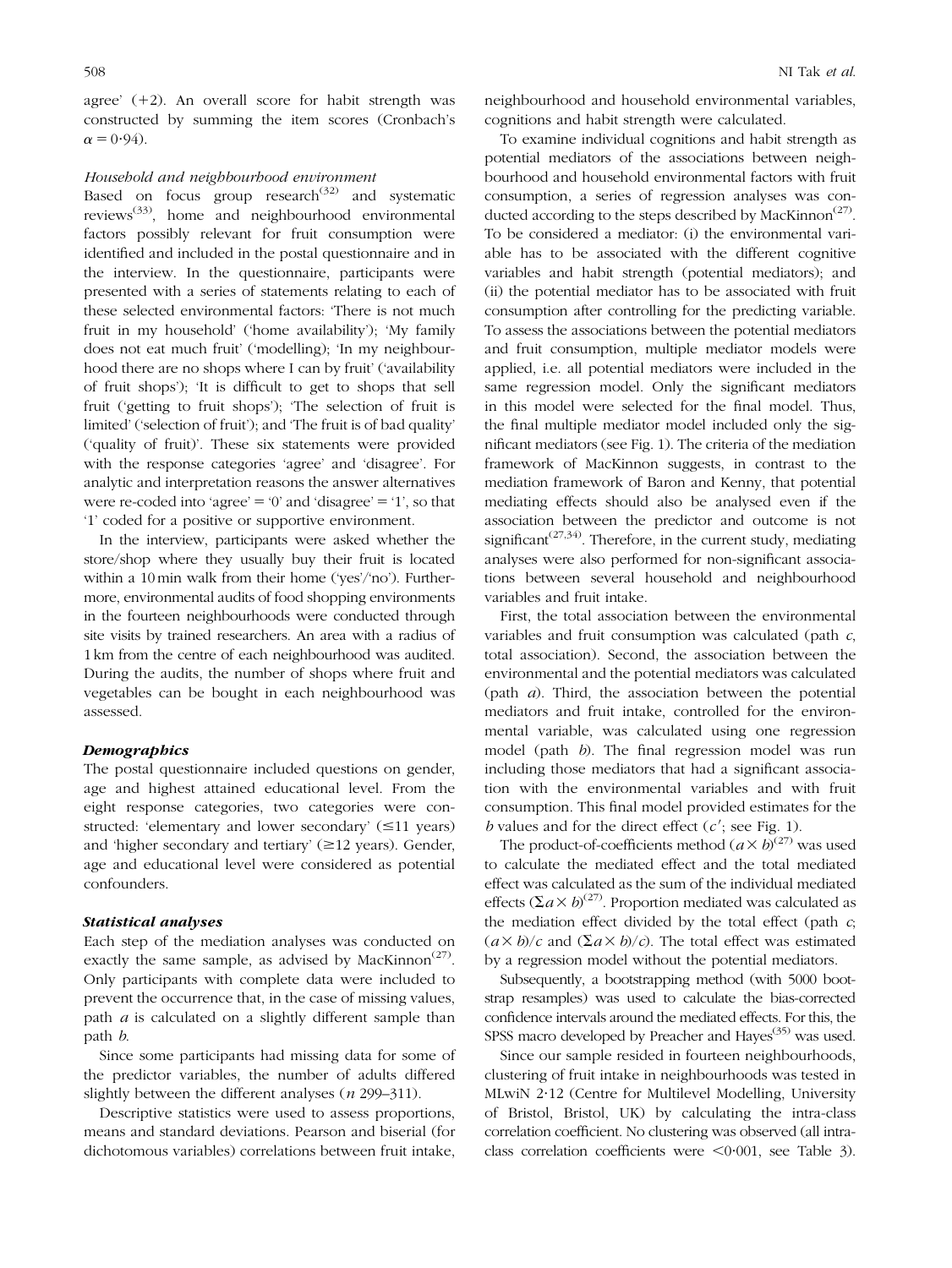Environment, mediators and fruit intake 509

Clustering on the household level was not possible, since only one person per household could participate in the study. Therefore, it was decided to conduct all analyses in the SPSS statistical software package version 18?0 (SPSS Inc., Chicago, IL, USA) without adjustments for clustering at neighbourhood level. All analyses were adjusted for the following possible confounders: gender, age and educational level. Significance level was set at  $P < 0.05$ .

#### Results

#### Participants' characteristics

As can be seen in Table 1, just over half of the participants were female and the mean age was  $58.3$  (sp  $13.7$ ) years. The mean intake of fruit was  $1.52$  (sp  $1.12$ ) servings/d. The adults generally had positive cognitions regarding fruit consumption. The proportion of participants who perceived a lack of shops to buy fruits in their neighbourhood, who found it difficult to get to shops and who perceived the variety and quality of fruit in the shops as limited/bad was only 1–2 %. About 4 % of the respondents perceived the availability of fruit in their home as low. Clearly, the variation in these neighbourhood variables was low, which makes it almost impossible to find associations with other variables (the proposed mediators and the outcome variable). Therefore, these variables were omitted from further analyses.

#### Associations of neighbourhood and home environmental variables with fruit intake (path c)/total association

Modelling by family members was positively and significantly correlated with self-reported fruit consumption. However, the association was weak ( $r < 0.2$ ; see [Table 2\)](#page-6-0). Analyses adjusted for gender, age and educational level showed no significant associations between any of the neighbourhood environment variables and fruit consumption (see [Table 3\)](#page-6-0).

#### Associations between home environment variables and potential mediators (path a)

In unadjusted analyses, home availability and modelling were significantly correlated with the potential mediators, whereas for most neighbourhood variables no significant correlations were observed with potential mediators (see [Table 2](#page-6-0)). Adjusted associations (for gender, age and educational level) of modelling by family members with the potential mediators were significant (first column of [Table 4\)](#page-7-0). The only significant association found for 'fruit shop is within a 10 min walk' was with PBC.

#### Associations between potential mediators and fruit intake (path b)

Pearson and biserial correlation coefficients between potential mediators and fruit consumption ranged between 0?25 (subjective norm with fruit intake) and 0?55 (habit strength with fruit intake; see [Table 2\)](#page-6-0). When included in the same regression model and adjusted for the confounders, intention, PBC, subjective norm and habit strength were significantly associated with fruit consumption (see [Table 4](#page-7-0)).

#### Mediation effects and direct effects

Since we did not find significant associations for the predictor variable 'audit of number of fruit shops' with the potential mediators, these mediators did not fulfil the

Table 1 Description of demographics, individual cognitions and habit strength, neighbourhood and household variables and fruit consumption of the study population: adults (n 333), Eindhoven, the Netherlands, 2004 and 2005 (GLOBE study)

|                                                                                                        | Mean  | <b>SD</b> | $\%$     |
|--------------------------------------------------------------------------------------------------------|-------|-----------|----------|
| Demographics                                                                                           |       |           |          |
| Age (years)                                                                                            | 58.3  | 13.7      |          |
| Gender (female; %)                                                                                     |       |           | $54 - 1$ |
| Education level (high, $\geq$ 12 years; %)                                                             |       |           | 72.3     |
| Individual cognitions towards fruit consumption and habit strength of fruit consumption $(-2; +2)$     |       |           |          |
| Intention                                                                                              | 1.28  | 0.84      |          |
| Attitude                                                                                               | 1.29  | 0.60      |          |
| Perceived behavioural control                                                                          | 1.02  | 0.87      |          |
| Subjective norm                                                                                        | 0.29  | 0.92      |          |
| Habit strength                                                                                         | 0.57  | 1.12      |          |
| Household environment variables (% agree)                                                              |       |           |          |
| Low availability of fruit in the household                                                             |       |           | 4·1      |
| Low perceived fruit consumption of family members (negative descriptive norm; = modelling)             |       |           | $11 - 1$ |
| Neighbourhood environment variables (% agree)                                                          |       |           |          |
| Store/shop where fruit is usually bought is within a 10 min walk (yes)                                 |       |           | 59.2     |
| Lack of stores/shops in the neighbourhood where fruit can be bought $($ = availability of fruit shops) |       |           | 2.4      |
| Difficult to get to stores/shops that sell fruit $(=$ getting to fruit shops)                          |       |           | 1.2      |
| Limited selection of fruit available in the store/shop where fruit is usually bought                   |       |           | 2.2      |
| Bad quality of fruit in the store/shop where fruit is usually bought                                   |       |           | 1.9      |
| Audit of number of stores and shops in the neighbourhood that sell fruit (range: 1-14)                 | $5-4$ | 3·0       |          |
| Behaviour                                                                                              |       |           |          |
| Self-reported fruit consumption (servings/d)                                                           | 1.52  | 1.12      |          |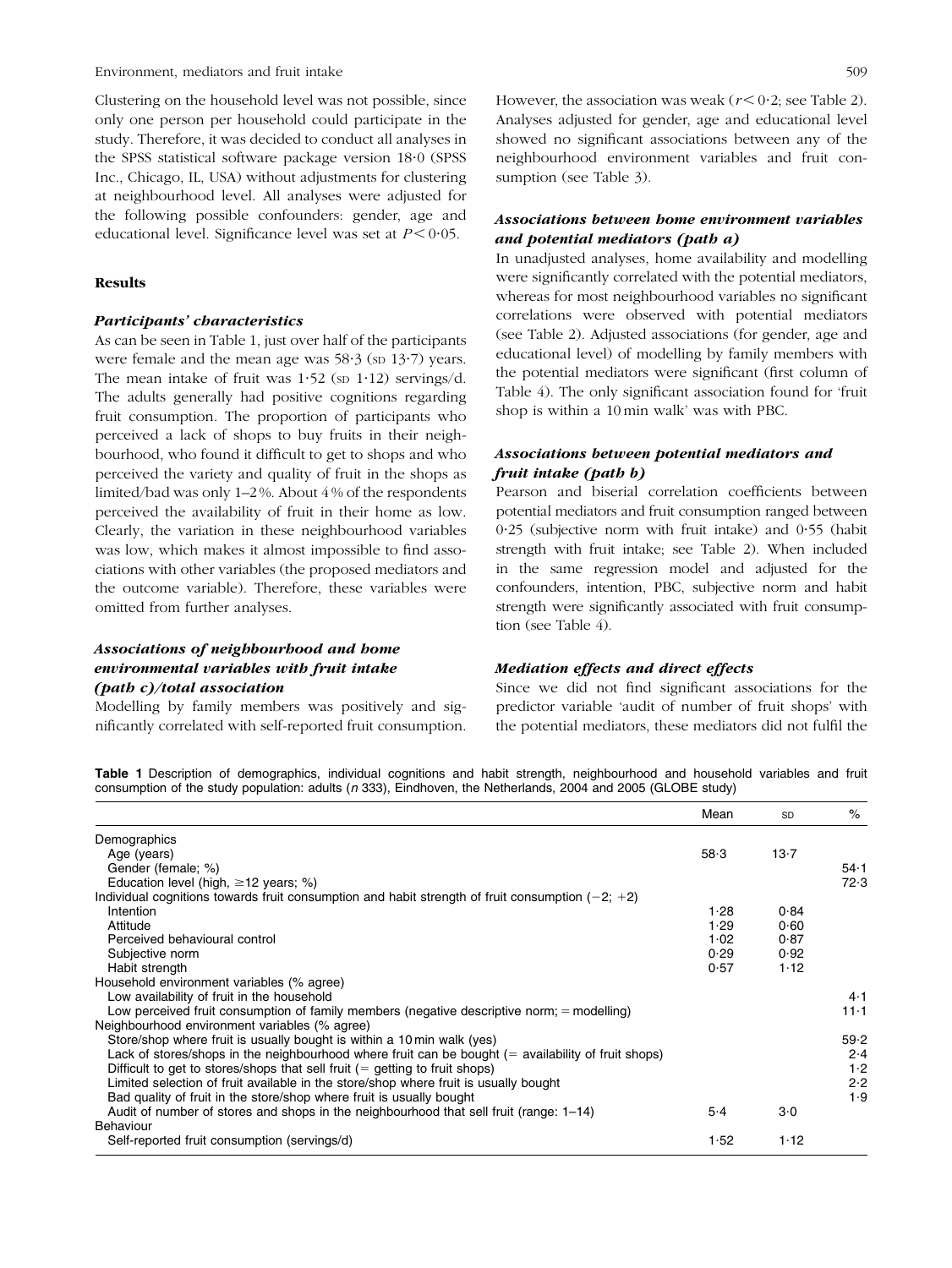<span id="page-6-0"></span>Table 2 Pearson and biserial (in the case of dichotomous variables) correlation coefficients for fruit consumption, cognitions, habit strength, neighbourhood and home environmental variables; adults ( $n$  312 to 333), Eindhoven, the Netherlands, 2004 and 2005 (GLOBE study)

|                                  | Self-reported<br>fruit intake | Fruit shop<br>within a<br>10 min walk | Availability<br>of fruit<br>shops | Getting to<br>fruit shops | Selection<br>of fruit | Quality<br>of fruit | Audit of<br>number of<br>fruit shops | Home<br>availability | Modelling | Intention | Attitude  | <b>PBC</b> | Subjective<br>norm |
|----------------------------------|-------------------------------|---------------------------------------|-----------------------------------|---------------------------|-----------------------|---------------------|--------------------------------------|----------------------|-----------|-----------|-----------|------------|--------------------|
| Fruit shop within a 10 min walkt | $-0.079$                      |                                       |                                   |                           |                       |                     |                                      |                      |           |           |           |            |                    |
| Availability of fruit shopst     | $-0.027$                      | 0.029                                 |                                   |                           |                       | -                   |                                      |                      |           |           |           |            |                    |
| Getting to fruit shopst          | 0.011                         | 0.078                                 | $0.342**$                         | -                         | -                     | -                   |                                      | -                    |           |           |           |            |                    |
| Selection of fruit+              | 0.006                         | 0.050                                 | $0.250**$                         | $0.175**$                 | -                     |                     |                                      | -                    |           |           |           |            |                    |
| Quality of fruitt                | $-0.004$                      | 0.026                                 | $0.125*$                          | $0.192**$                 | $0.294**$             |                     |                                      |                      |           |           |           |            |                    |
| Audit of number of fruit shops   | $-0.046$                      | $0.154**$                             | $-0.121*$                         | 0.005                     | 0.004                 | 0.056               |                                      |                      |           |           |           |            |                    |
| Home availability+               | 0.098                         | $-0.076$                              | 0.068                             | $-0.024$                  | 0.077                 | $0.204**$           | $-0.031$                             | -                    |           |           |           |            |                    |
| Modelling                        | $0.179**$                     | 0.053                                 | 0.009                             | $-0.039$                  | 0.017                 | 0.104               | 0.044                                | $0.450**$            |           |           |           |            |                    |
| Intention                        | $0.471**$                     | $-0.097$                              | $0.136*$                          | $0.139*$                  | 0.036                 | 0.074               | 0.028                                | $0.134*$             | $0.175**$ |           |           |            |                    |
| Attitude                         | $0.435**$                     | $-0.115*$                             | 0.020                             | $0.131*$                  | 0.052                 | 0.051               | 0.020                                | $0.151**$            | $0.274*$  | $0.642**$ |           |            |                    |
| PBC                              | $0.517**$                     | $-0.120*$                             | 0.021                             | $-0.008$                  | 0.014                 | $-0.005$            | 0.004                                | $0.118*$             | $0.218**$ | $0.526**$ | $0.668**$ |            |                    |
| Subjective norm                  | $0.254**$                     | 0.013                                 | $-0.022$                          | 0.006                     | 0.010                 | $-0.022$            | $-0.001$                             | $0.120*$             | $0.180**$ | $0.244**$ | $0.282**$ | $0.216**$  |                    |
| Habit strength                   | $0.547**$                     | $-0.099$                              | 0.091                             | 0.083                     | 0.048                 | 0.050               | $-0.013$                             | $0.138*$             | $0.201**$ | $0.654**$ | $0.640**$ | $0.751**$  | $0.204**$          |

PBC, perceived behaviour control.

 $^{\star}P\!<\!0.05$ ,  $^{\star\star}P\!<\!0.01.$ 

-Predictors re-coded so that '1' codes for <sup>a</sup> positive or supportive environment.

Table 3 Total associations in pieces of fruit/d (c) and direct associations in pieces of fruit/d (c') between neighbourhood and household environmental variables and fruit intake; adults, Eindhoven, the Netherlands, 2004 and 2005 (GLOBE study)

| Neighbourhood and household<br>No. of adults<br>variables<br>Source of data      |                                           | Total association in pieces<br>fruit/d between environmental<br>variables and fruit intake,<br>unadiusted for mediatorst<br>(path $c$ in Fig. 1) | 95 % CI                       | Direct association in pieces<br>fruit/d between environmental<br>variables and fruit intake,<br>adjusted for significant<br>mediatorst (path $c'$ in Fig. 1) | 95 % CI        | ICC.                                 |                                                     |
|----------------------------------------------------------------------------------|-------------------------------------------|--------------------------------------------------------------------------------------------------------------------------------------------------|-------------------------------|--------------------------------------------------------------------------------------------------------------------------------------------------------------|----------------|--------------------------------------|-----------------------------------------------------|
| Fruit shop within a 10 min walkt<br>Audit of number of fruit shops<br>Modelling‡ | Interview data<br>Audit<br>Interview data | 309<br>311<br>299                                                                                                                                | $-0.082$<br>$-0.018$<br>0.688 | $-0.333, 0.168$<br>$-0.059, 0.023$<br>0.290.1087                                                                                                             | 0.050<br>0.193 | $-0.170.$ $0.270$<br>$-0.153, 0.540$ | $<$ 0.001<br>$<$ 0 $\cdot$ 001<br>$<$ 0 $\cdot$ 001 |

ICC, intra-class correlation for clustering at neighbourhood level.

**Bold** indicates significant associations.

-Adjusted for gender, age and educational level

--Predictors re-coded so that '1' codes for <sup>a</sup> positive or supportive environment.

yDirect association not calculated, because none of the proposed mediators reached statistical significance.

510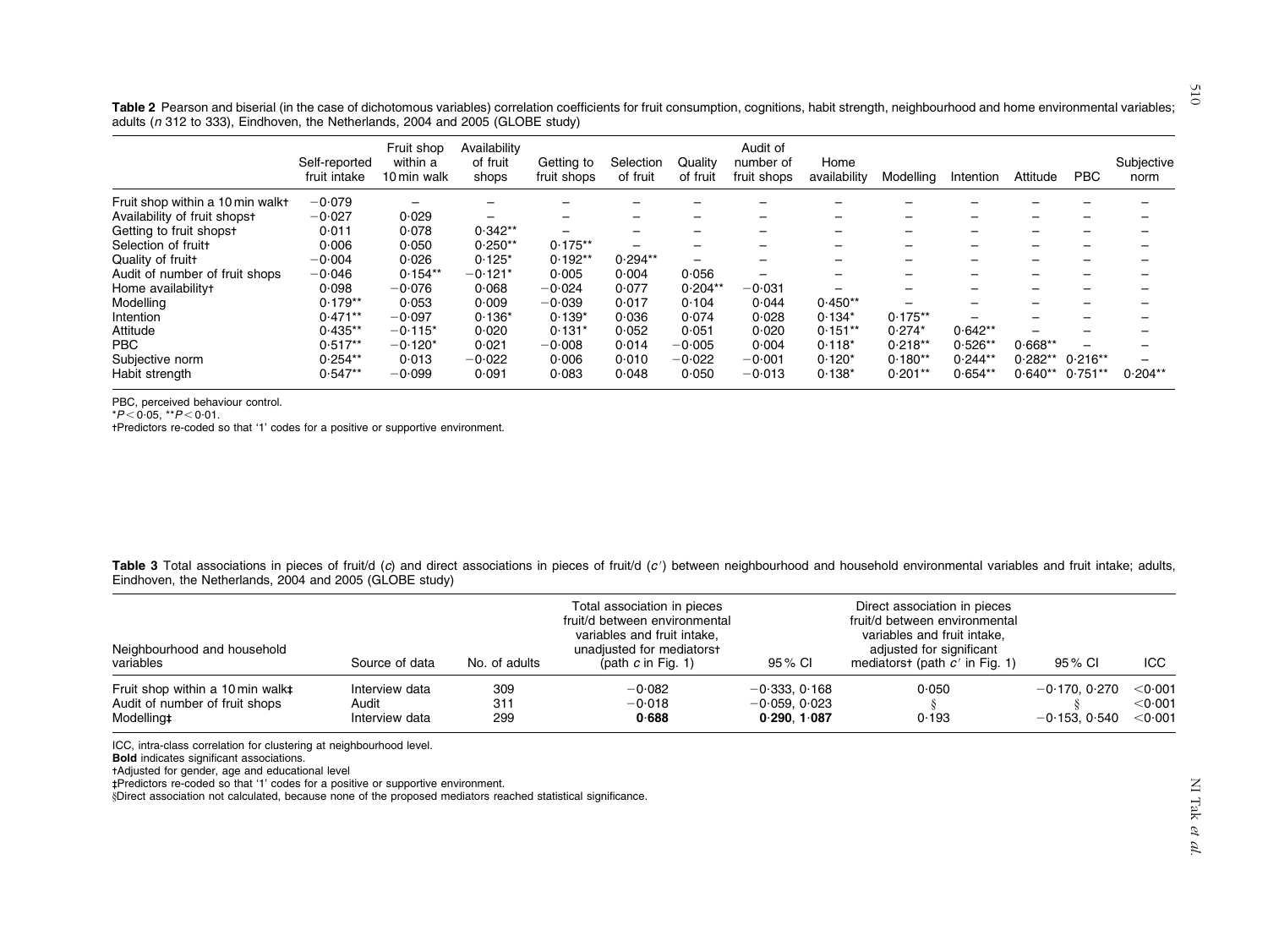|                                           | Final modelt |                                                                                         |                                                                          |                 |                                                                                        |              |                                   |                  |                                   |  |
|-------------------------------------------|--------------|-----------------------------------------------------------------------------------------|--------------------------------------------------------------------------|-----------------|----------------------------------------------------------------------------------------|--------------|-----------------------------------|------------------|-----------------------------------|--|
|                                           |              | Associations between<br>environmental variables and<br>the potential mediators (path a) | Associations between<br>potential mediators and<br>fruit intake (path b) |                 | Associations between<br>significant mediators and fruit<br>intake in pieces/d (path b) |              | Mediation effect $(a \times b)$ # |                  |                                   |  |
| <b>Potential mediators</b>                | Estimate     | 95 % CI                                                                                 | Estimate                                                                 | 95 % CI         | Estimate                                                                               | 95 % CI      | Estimate                          | 95 % CI          | % of mediation<br>$(a\times b)/c$ |  |
| Fruit shop within a 10 min walk (n 309) l |              |                                                                                         |                                                                          |                 |                                                                                        |              |                                   |                  |                                   |  |
| Intention $(-2; +2)$                      | $-0.109$     | $-0.297, 0.079$                                                                         | 0.195                                                                    | 0.022, 0.367    |                                                                                        |              |                                   |                  |                                   |  |
| Attitude                                  | $-0.097$     | $-0.231.0037$                                                                           | $-0.011$                                                                 | $-0.267, 0.246$ | -                                                                                      |              |                                   |                  |                                   |  |
| <b>PBC</b>                                | $-0.204$     | $-0.394. -0.015$                                                                        | 0.260                                                                    | 0.067.0.454     | 0.647                                                                                  | 0.516, 0.777 | $-0.133$                          | $-0.265. -0.012$ | >100                              |  |
| Subjective norm                           | 0.031        | $-0.174, 0.237$                                                                         | 0.153                                                                    | 0.034.0.271     |                                                                                        |              |                                   |                  |                                   |  |
| Habit strength                            | $-0.160$     | $-0.408, 0.088$                                                                         | 0.275                                                                    | 0.122, 0.428    | -                                                                                      |              |                                   |                  |                                   |  |
| All significant multiple mediators        |              |                                                                                         |                                                                          |                 |                                                                                        |              |                                   |                  |                                   |  |
| Audit of number of fruit shops (n 311)    |              |                                                                                         |                                                                          |                 |                                                                                        |              |                                   |                  |                                   |  |
| Intention $(-2; +2)$                      | 0.001        | $-0.030, 0.032$                                                                         | 0.208                                                                    | 0.036.0380      |                                                                                        |              |                                   |                  |                                   |  |
| Attitude                                  | $-0.004$     | $-0.026, 0.018$                                                                         | $-0.023$                                                                 | $-0.279.0.232$  |                                                                                        |              |                                   |                  |                                   |  |
| PBC                                       | $-0.002$     | $-0.034, 0.030$                                                                         | 0.263                                                                    | 0.070.0.456     |                                                                                        |              |                                   |                  |                                   |  |
| Subjective norm                           | $-0.001$     | $-0.035, 0.033$                                                                         | 0.151                                                                    | 0.034.0.269     |                                                                                        | -            |                                   |                  |                                   |  |
| Habit strength                            | $-0.015$     | $-0.056, 0.026$                                                                         | 0.263                                                                    | 0.111, 0.415    |                                                                                        |              |                                   |                  |                                   |  |
| All significant multiple mediators        |              |                                                                                         |                                                                          |                 |                                                                                        |              |                                   |                  |                                   |  |
| Modelling ( <i>n</i> 299) l               |              |                                                                                         |                                                                          |                 |                                                                                        |              |                                   |                  |                                   |  |
| Intention $(-2; +2)$                      | 0.480        | 0.179.0.781                                                                             | 0.234                                                                    | 0.058, 0.410    | 0.223                                                                                  | 0.059.0387   | 0.107                             | 0.021, 0.249     | 15.6                              |  |
| Attitude                                  | 0.503        | 0.294.0.713                                                                             | $-0.044$                                                                 | $-0.310.0.222$  | -                                                                                      |              |                                   |                  |                                   |  |
| <b>PBC</b>                                | 0.560        | 0.262.0.858                                                                             | 0.277                                                                    | 0.076.0.477     | 0.264                                                                                  | 0.078.0.451  | 0.148                             | 0.047.0.314      | 21.5                              |  |
| Subjective norm                           | 0.518        | 0.189.0.846                                                                             | 0.141                                                                    | 0.020, 0.262    | 0.138                                                                                  | 0.018, 0.258 | 0.072                             | 0.001, 0.174     | 10.5                              |  |
| Habit strength                            | 0.720        | 0.324, 1.117                                                                            | 0.235                                                                    | 0.079.0391      | 0.234                                                                                  | 0.078, 0.389 | 0.168                             | 0.064.0.333      | $24 - 4$                          |  |
| All significant multiple mediators        |              |                                                                                         |                                                                          |                 |                                                                                        |              | 0.495                             | 0.263, 0.771     | 71.9                              |  |
|                                           |              |                                                                                         |                                                                          |                 |                                                                                        |              |                                   |                  |                                   |  |

<span id="page-7-0"></span>Table 4 Results from regression analyses for all steps in mediation analyses for the association between neighbourhood and household environmental variables and fruit intake (pieces/d); adults, Eindhoven, the Netherlands, 2004 and 2005 (GLOBE study)

PBC, perceived behaviour control.

All analyses adjusted for gender, age and educational level.

Bold indicates significant associations.

-Final regression model including those mediators that had <sup>a</sup> significant association with the environmental variable and fruit consumption.

--Not computed for non-significant mediators (as indicated by '–' in cells).

yBias-corrected 95 % CI derived from bootstrapping (<sup>n</sup> 5000).

IPredictors re-coded so that '1' codes for a positive or supportive environment.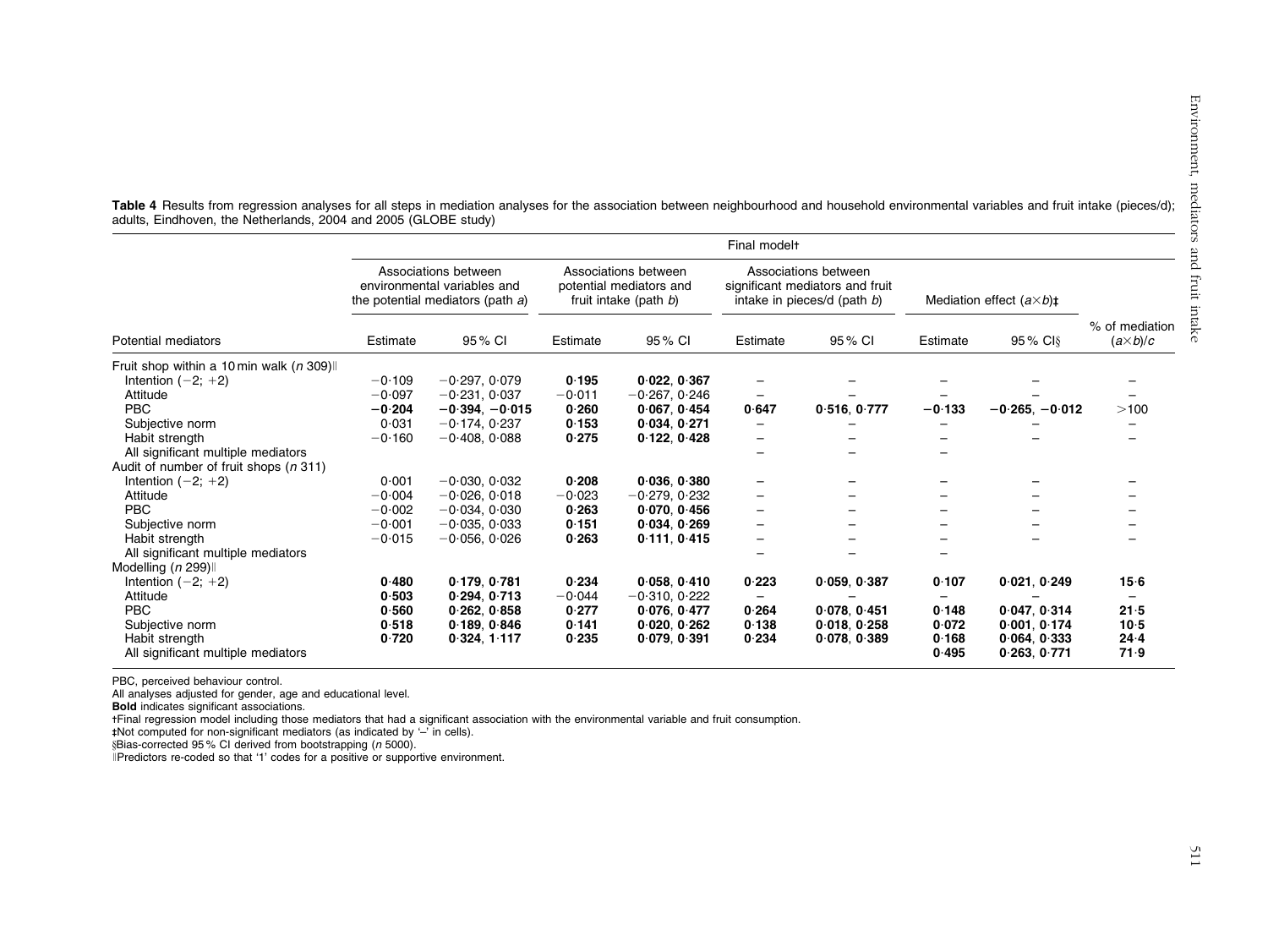requirements to be considered in the mediation analyses for associations of this predictor variable with fruit intake (see [Table 4\)](#page-7-0).

PBC was considered a mediator in the association between 'fruit shop is within a 10 min walk' and fruit consumption and provided a significant mediated effect  $(-0.133; 95\% \text{ CI} - 0.265, -0.012)$ . However, this was an inconsistent mediation model as the mediated effect was more than 100 % due to the non-significant total association between 'fruit shop is within a 10 min walk' and fruit consumption.

In the association of modelling by family members with fruit intake, all potential mediators, except attitude, were included in the final model to estimate the mediated effects. All four mediators showed a statistical significant mediated effect  $(0.495; 95\% \text{ CI } 0.263, 0.771)$ , with habit strength  $(24.4\%)$  and PBC  $(21.5\%)$  as the strongest mediators. All mediators together explained 71?9 % of the association between modelling among family members and fruit consumption (see [Table 4](#page-7-0)). For this association complete mediation was found through these four mediators, as indicated by the non-significant direct effect  $(c')$ shown in [Table 3.](#page-6-0)

#### Discussion

The main aim of the current study was to examine associations of several home and neighbourhood environmental variables with fruit consumption in Dutch adults and explore whether these associations were mediated by variables derived from TPB and by habit strength. The findings showed that adults' fruit consumption was indirectly associated with modelling by family members, and was mainly mediated by habit strength and PBC. Although fruit intake was associated with the potential mediators, these cognitive mediators were in general not associated with the neighbourhood environmental variables. None of the neighbourhood environmental variables was significantly directly or indirectly associated with fruit consumption. These findings do not support our hypotheses that such neighbourhood physical environmental factors may be important correlates of fruit intake.

Other studies conducted in the USA have found that the food shopping environment could play a significant role in dietary choice in low-income households<sup>([36,37\)](#page-10-0)</sup>. Further, Cummins and Macintyre found neighbourhood differences in price and availability of foods, with 'healthier' foods generally more expensive, and less readily available, in poorer than in wealthier communities in the USA and Canada. Accessibility to supermarkets was poorer in low-income neighbourhoods, with fewer supermarkets and more small independent grocery stores available to local residents<sup>([38\)](#page-10-0)</sup>. A Scottish study found that availability of fruit and vegetables was lower in small shops located within deprived neighbourhoods compared with similar shops in affluent areas<sup> $(39)$  $(39)$ </sup>.

However, two recent systematic reviews examining the empirical evidence for environmental factors associated with energy, fat and fruit and vegetables intakes concluded that there is little evidence for the association between the neighbourhood environment and dietary intake $(33,40)$  $(33,40)$ . Similarly, from the results of another multilevel study based on the GLOBE data by Giskes et al., the authors concluded that improving access to fruit and vegetables in the household and food shopping environments would make only a small contribution to improving population consumption levels $<sup>(41)</sup>$  $<sup>(41)</sup>$  $<sup>(41)</sup>$ .</sup>

Despite the fact that we recruited participants for the interview from the seven most and seven least deprived neighbourhoods in Eindhoven, we did not observe much variation in the perceived physical neighbourhood environmental variables. This lack in variation might partly explain the lack of direct and indirect associations between the neighbourhood environmental variables and fruit intake. Although some of the neighbourhood environmental variables were associated with intention, PBC or attitude, these associations did not lead to an indirect association with fruit intake.

Mediation analyses showed that 'modelling by family members' was significantly indirectly but not directly associated with fruit intake, i.e. fully mediated by the TPB constructs (except for attitude) and habit strength. Habit strength was the strongest mediator for this association, but PBC also explained a large proportion  $(21.5\%)$  of the association between modelling by family members and fruit intake. The finding that habit strength was the strongest mediator supports earlier findings of significant associations between habit strength and dietary intake $^{(31,42)}$  $^{(31,42)}$  $^{(31,42)}$ . It further supports our hypothesis that environmental cues, such as a family member eating fruit, may trigger and promote the development of habit strength for fruit intake. Once this habit has been developed, eating a piece of fruit may 'automatically' follow seeing a family member eating fruit or observing a fruit bowl at home. However, given the cross-sectional design of the present study, such causal inferences should of course be further explored and tested in longitudinal and experimental studies.

Contrary to the EnRG model, we included habit strength as a mediator and not as a moderator in our models. Results of the current study support the proposal that habit strength may function as a mediator in the proposed associations between environmental variables and behaviour. Future studies need to replicate these findings and may result in refining the EnRG model.

For our study we defined modelling as a home environmental variable, while others have conceptualized this as a cognitive factor. For example, the Attitude–Social influence–Efficacy (ASE) model includes perceived modelling behaviour as a social cognition, as part of 'perceived social influences'<sup>([43\)](#page-10-0)</sup>. In the multiple mediation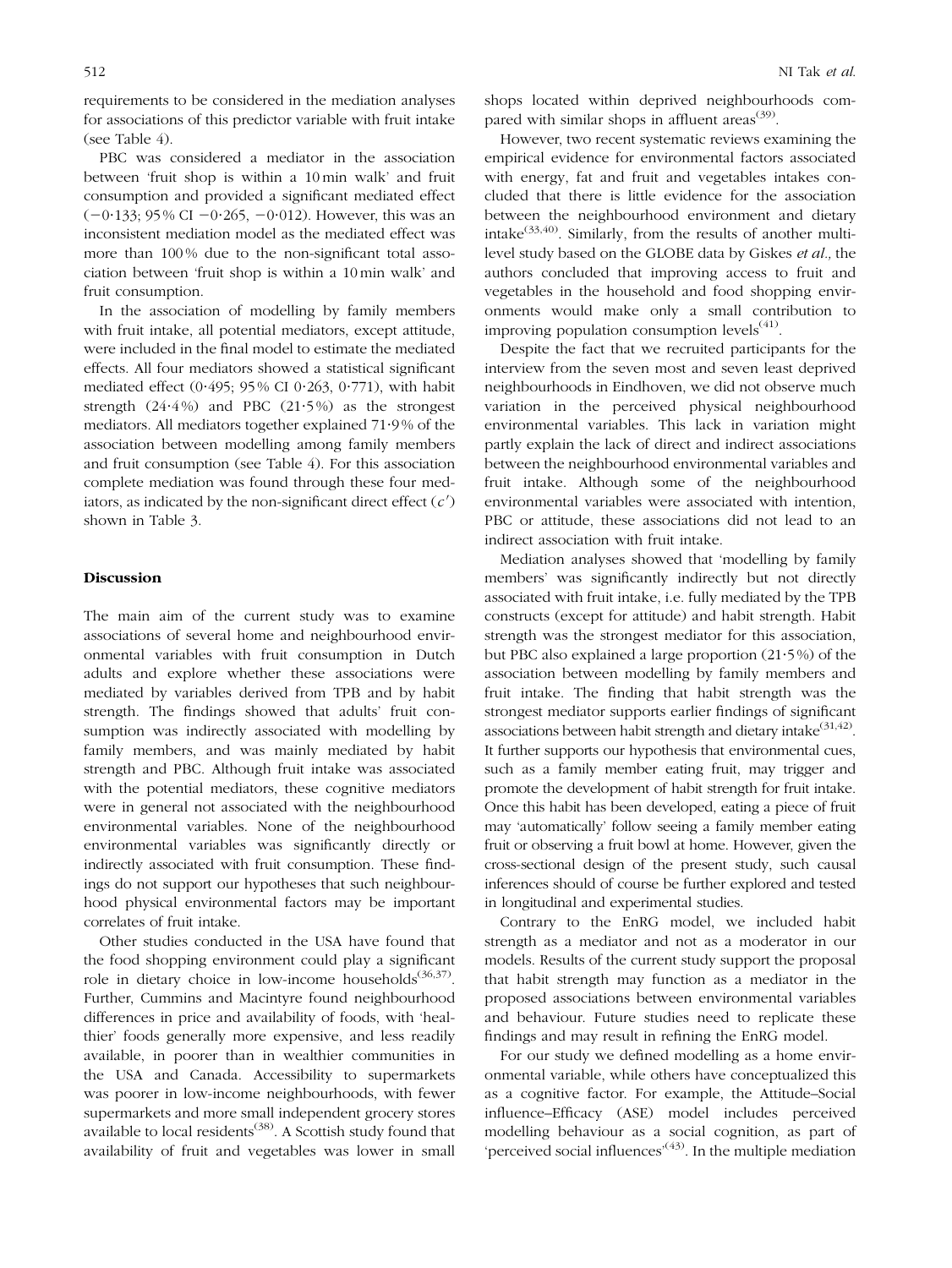<span id="page-9-0"></span>model for 'modelling behaviour by family members', our results showed that subjective norm was the only nonsignificant mediator and also the correlation between 'modelling behaviour by family members' and subjective norm was low.

Some limitations of the present study need to be addressed. As is common with large observational surveys, most measurements were based on self-reported data, which may have resulted in socially desirable answers and same-source bias. Further, all neighbourhood and home environmental variables consisted of single items questions and had only two response options. The cross-sectional design of the study has already been mentioned and another limitation of the study is relatively old data. Despite this, the current study contributes to the literature with a better understanding of the relationship between environmental variables and fruit consumption for several reasons. An important strength was that the study investigated neighbourhood- and household-level characteristics as well as individual-level variables related to fruit intake. Furthermore, the current study included objectively measured indicators and data based on interviews. These are less likely to have been influenced by social desirability. Finally, the current study is to our knowledge the first study to test the EnRG model in its application to adult fruit intake.

Taking into account these strengths and weaknesses, our results suggest that future interventions should address a combination of the home environment (especially modelling behaviour by family members), TPB variables and habit strength for fruit intake. Yet our results need to be replicated in future studies.

#### **Conclusions**

Modelling behaviour by family members was indirectly associated with fruit intake through habit strength and perceived behavioural control. None of the neighbourhood variables was directly or indirectly, through any of the proposed mediators, associated with adult fruit intake.

#### Acknowledgements

Sources of funding: The study was supported by the World Cancer Research Fund (grant number 2007/47) – WCRF-NL and by grants of the Ministry of Public Health, Welfare and Sport and the Health Research and Development Council (ZON; number 40050009). K.B. was supported by an Australian National Health and Medical Research Council Senior Research Fellowship (ID 479513). D.C. was supported by a Public Health Research Fellowship from the Victorian Health Promotion Foundation. The GLOBE study is carried out by the Department of Public Health of the Erasmus University Medical Centre in Rotterdam, in collaboration with the Public Health Services of the city of Eindhoven and region South-East Brabant. Conflict of

#### References

1. Anonymous (1998) Zo eet Nederland (This is how the Dutch eat). Den Haag: Voedingscentrum.

drafting the manuscript. All authors gave intellectual input to the manuscript and approved the final manuscript.

- 2. World Health Organization (2003) Promoting fruit and vegetable consumption around the world. http://www.who. int/dietphysicalactivity/fruit/en/ (accessed October 2005).
- 3. Blanchard CM, Kupperman J, Sparling PB et al. (2009) Do ethnicity and gender matter when using the theory of planned behavior to understand fruit and vegetable consumption? Appetite 52, 15–20.
- 4. National Center for Chronic Disease Prevention and Health Promotion (2007) Behavioral Risk Factor Surveillance System: Trends data, nationwide, not enough fruit and vegetables. http://apps.nccd.cdc.gov/brfss/display.asp?cat5 &yr52007&qkey54415&state5US (accessed October 2009).
- 5. de Bruijn GJ, Kremers SPJ, Schaalma H et al. (2005) Determinants of adolescent bicycle use for transportation and snacking behavior. Prev Med 40, 658-667.
- 6. Ajzen I (1991) The theory of planned behavior. Organ Behav Hum Decis Process 50, 179–211.
- 7. Bogers RP, Brug J, Van Assema P et al. (2004) Explaining fruit and vegetable consumption: the theory of planned behaviour and misconception of personal intake levels. Appetite 42, 157–166.
- 8. Brug J, de Vet E, de Nooijer J et al. (2006) Predicting fruit consumption: cognitions, intention, and habits. J Nutr Educ Behav 38, 73–81.
- 9. Conner M, Norman P & Bell R (2002) The theory of planned behavior and health eating. Health Psychol 21, 194–201.
- 10. Blanchard CM, Fisher J, Sparling PB et al. (2009) Understanding adherence to 5 servings of fruits and vegetables per day: a Theory of Planned Behavior perspective. J Nutr Educ Behav 41, 3–10.
- 11. Kvaavik E, Lien N, Tell G et al. (2005) Psychosocial predictors of eating habits among adults in their mid-30s: The Oslo Youth Study follow-up 1991-1999. Int J Behav Nutr Phys Act 2, 9.
- 12. Guillaumie L, Godin G & Vezina-Im LA (2010) Psychosocial determinants of fruit and vegetable intake in adult population: a systematic review. Int J Behav Nutr Phys Act 7, 12.
- 13. Aarts H, Paulussen T & Schaalma H (1997) Physical exercise habit: on the conceptualization and formation of habitual health behaviours. Health Educ Res 12, 363–374.
- 14. Conner M & Armitage CJ (1998) Extending the Theory of Planned Behavior: a review and avenues for further research. J Applied Soc Psychol 28, 1429–1464.
- 15. de Bruijn GJ, Kremers SPJ, de Vet E et al. (2007) Does habit strength moderate the intention–behaviour relationship in the Theory of Planned Behaviour? The case of fruit consumption. Psychol Health 22, 899–916.
- de Bruijn GJ, Kroeze W, Oenema A et al. (2008) Saturated fat consumption and the Theory of Planned Behaviour: exploring additive and interactive effects of habit strength. Appetite 51, 318–323.